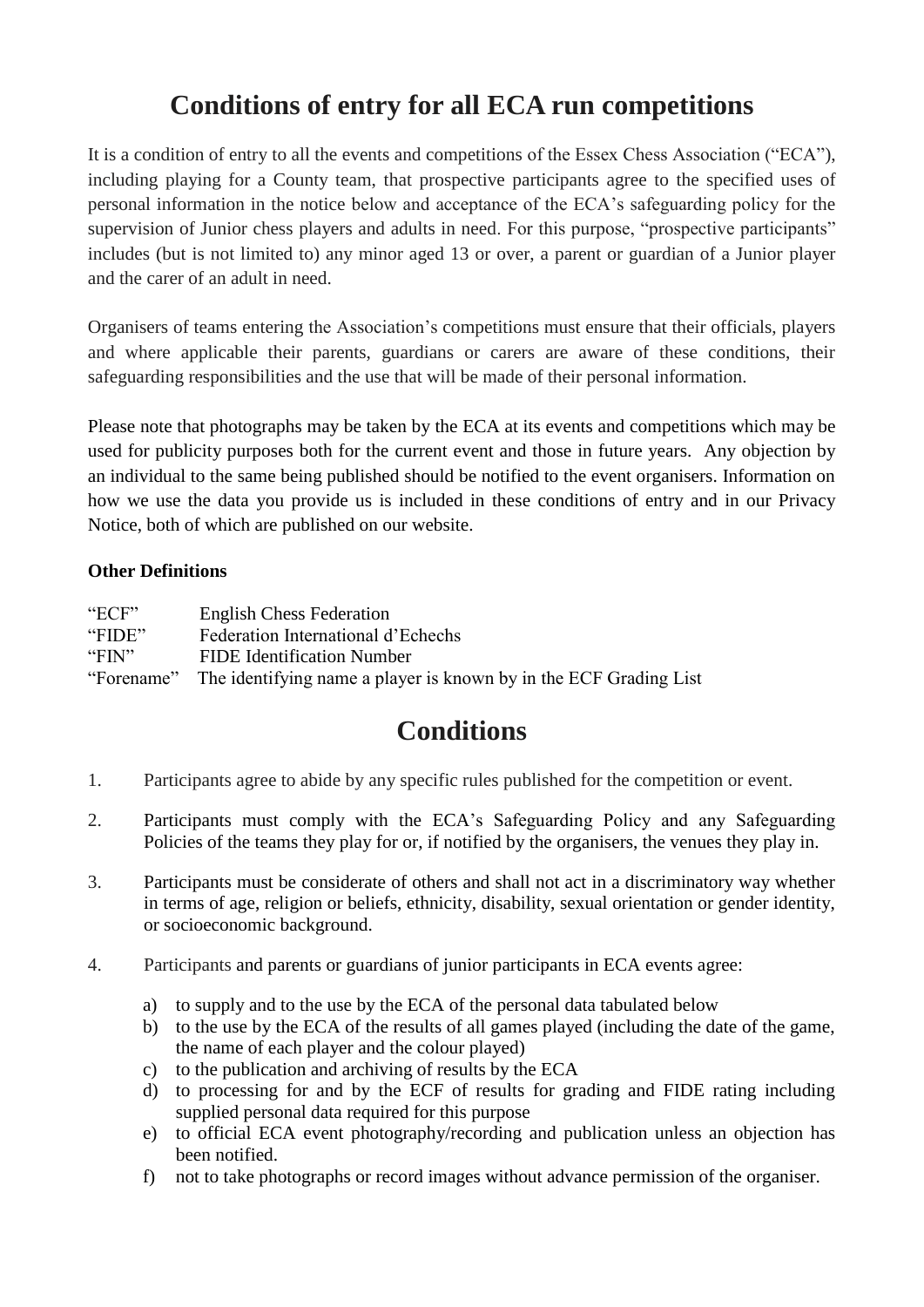# **Safeguarding**

Safeguarding is the responsibility of everyone at an ECA event or team match, whether player, parent, guardian, carer, team captain, arbiter, official, organiser or spectator. Anyone who has a safeguarding concern at any ECA event should raise it straight away with the Organiser of the event or contact the ECA's Safeguarding Officer at [safeguard@essexchess.org.uk.](mailto:safeguard@essexchess.org.uk)

All participants in ECA events must ensure that its activities take place in a safe and child centred environment where children and adults in need in particular are protected from harm to deliver a positive and enjoyable experience of chess.

## **Parental Responsibility at events which exclude them from the playing area at the start**

While outside the playing area, parents or guardians are responsible for their children during the event. The organisers and officials are not able to act "in loco parentis" and are not able to take responsibility for any child's actions, or for the actions of anyone that may affect your child.

Inside the playing area, Team Managers are responsible for their Junior Players for team events.

#### **Parental Responsibility at all other events**

Parents, guardians and carers are responsible for the supervision of Junior Players or adults in need in their care. They must abide by the playing conditions for the event, remain quiet, not interfere with play or distract any player.

# **Use of Personal Data**

| Surname                    | To allow player identification                                              |
|----------------------------|-----------------------------------------------------------------------------|
| Forename & Initials        | To allow player identification                                              |
| Title                      | To allow individuals to be correctly addressed                              |
| Postcode                   | To allow the ECA to confirm eligibility for its area specific entries       |
|                            | and occasionally prizes                                                     |
| Telephone                  | To allow the ECA to make arrangements with a player or make                 |
|                            | contact in case of emergency or problem with participation                  |
| County                     | To allow the ECA to confirm eligibility for its area specific entries       |
|                            | and occasionally prizes                                                     |
|                            | To allow assignment of players to correct age groups or determine           |
|                            | eligibility for age-specific events and prizes. FIDE require for FIDE-      |
| Month & Year of birth      | rated events a full date of birth. In the national stages of the Open       |
|                            | County Championships the ECA must supply this if a FIN is not held          |
|                            | in order to participate in this ECF run event.                              |
|                            | The ECA does not ask for this and for grading purposes does not             |
| Gender                     | supply this information unless it is volunteered. However, it is a          |
|                            | mandatory requirement for on line membership of the ECF.                    |
|                            | To allow verification of your membership number, and thus decide            |
| <b>ECF Membership code</b> | eligibility to participate or if any participation fees are likely to arise |
|                            | and to warn of them.                                                        |
| FIDE rating / ECF grade    | To allow verification of whether a player is eligible to compete in an      |
|                            | event section (e.g. grade-restricted), particularly for players who are     |
| / Other grade and source   | registered outside of England.                                              |
|                            | It is a FIDE requirement for FIDE-rated events that a player's              |
| Federation                 | Federation is reported.                                                     |

#### **What may the ECA ask for and why?**